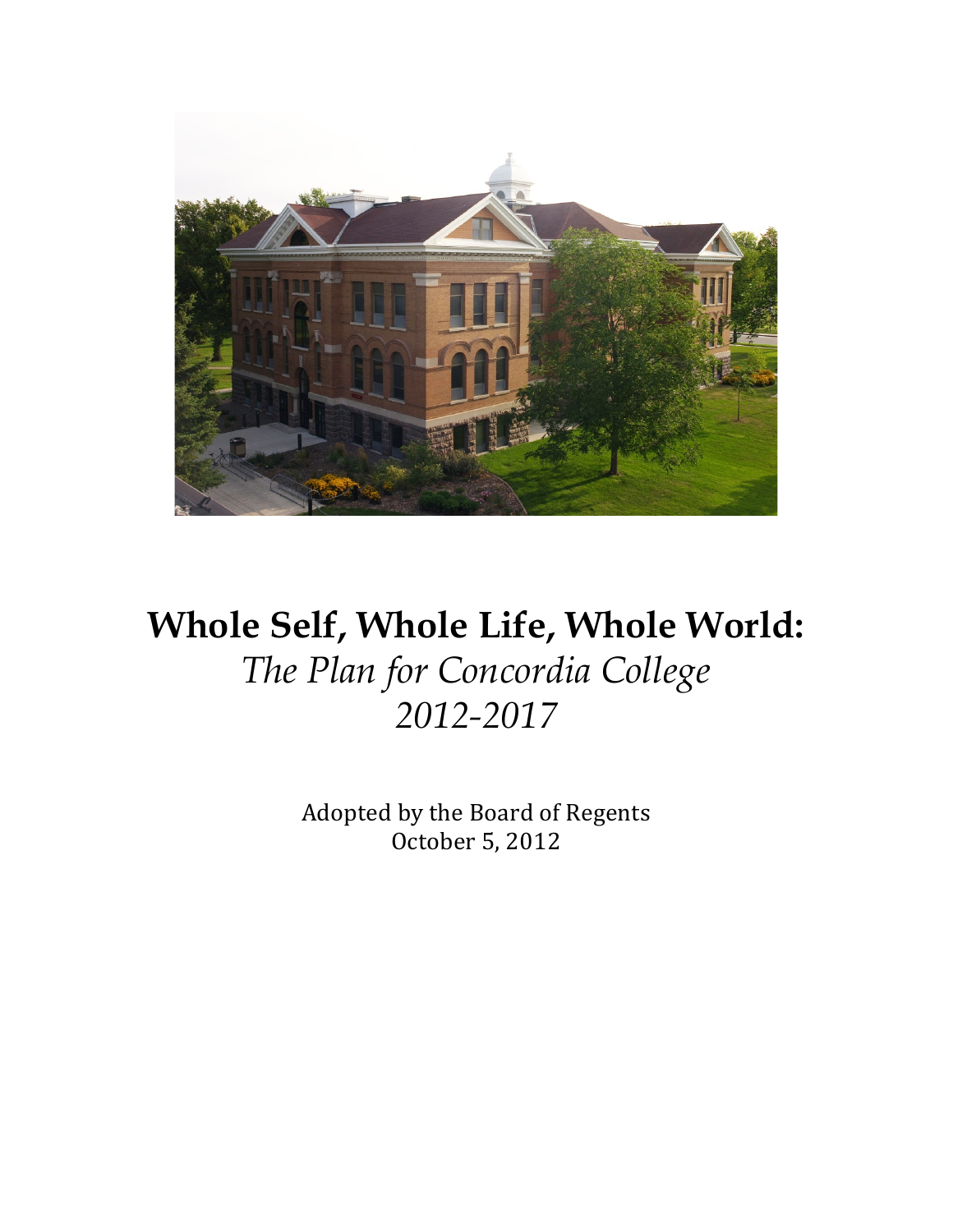## **Whole Self, Whole Life, Whole World:** The Plan for Concordia College, 2012-2017 **Report to Campus**

*The purpose of Concordia College is to influence the affairs of the world by* sending into society thoughtful and informed men and women dedicated to the *Christian life.*

*To All Readers:* The framework for the college plan has emerged after dozens of conversations on and off campus, starting in September of 2011 and continuing through the present. As the college cabinet, other campus leaders, and Regents finalize matters of responsibility, timeline, cost, and resource raising opportunities, they will be added to the plan. What you will see below includes both the principal initiatives in the plan and the more specific actions we will undertake to complete them. Readers will quickly see that the initiatives and actions will require the Concordia community's imagination, experience, and energy in order to be fulfilled. I look forward to working with faculty, staff, students, and Board of Regents as we, each and all, pick the threads of the plan and weave them together.

William Craft President

#### Declaration of Intent

Concordia College will offer an education of the whole self, for the whole of life, for the sake of the whole world. In an era of economic anxiety, population change, global competition, and technological innovation, we say that now is the time for the liberal arts. In our mission of faith and learning, in our distinguished faculty and staff, and in the lives of our graduates who now influence the affairs of the world, we build on a firm foundation that serves our students and the common good.

- $\div$  Whole Self: In a time of constant distraction and clashing ideals, we will lead our students into a life-long habit of reflection on their identity, purpose, and leadership in a deeply interconnected world.
- $\cdot$  Whole Life: In a time of rapidly shifting work environments, we will guide our students to complete a baccalaureate composed not of an atomized collection of credits but of a coherent and increasingly challenging experience to build competence, creativity, and character.
- $\div$  Whole World: In a time of heightened national and international distrust, we will open the world to our students so that they understand and embrace the call to national and global citizenship.

Whole self, whole life, whole world: This will be the heart of a Concordia education. This will be the aim of our global liberal arts college of the church.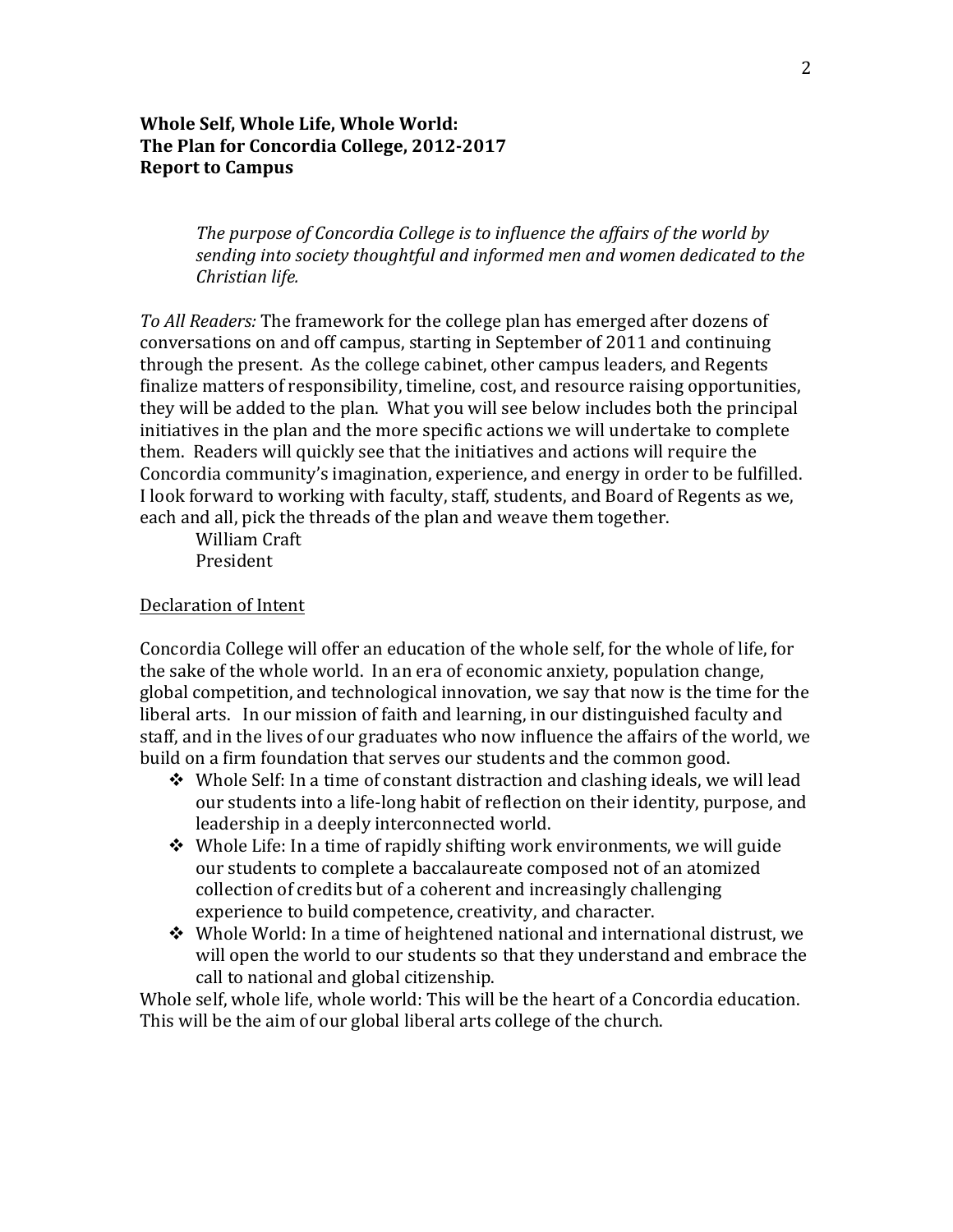#### The Process for Planning to Date

The goal for this academic year is to present a final planning framework to the Board of Regents this October, to engage our faculty and staff and students in shaping the details of that framework, to implement initiatives for which we are ready, and to make the plan the foundation of a new fundraising campaign.

To date, we have worked together through

- $\triangle$  A dozen faculty/staff conversations on Concordia as a liberal arts college
- $\div$  Meetings with support staff and with student leaders
- $\div$  Plenary conversations with regents and with alumnae/i
- $\div$  Nine spring conversations with the campus on a draft framework
- $\triangle$  Reports to faculty, administrators, support staff, and regents in April and May
- $\div$  Extended summer work by the president's cabinet.

I invite commentary from the campus as we finalize language this September.

#### The Goals for this Academic Year

This year we will

- $\cdot$  Present a planning framework to the Board of Regents for approval this October 5-6.
- $\triangleleft$  Engage faculty, staff, and students in shaping the details of that framework.
- $\div$  Implement the initiatives that are ready.
- $\cdot$  Make the college plan the foundation for a new fundraising campaign.

## **I. Transforming Student Lives: Whole Self, Whole Life, Whole World**

*Educate our students as whole people, and they will bring all of who they are to the demands of being human in private and public life.* Parker Palmer and Arthur Zajonc, *The Heart of Higher Education*



*A Note on Structure*: Each section below has three major initiatives (*in italics*), as well as a "plus one" initiative that looks to possible extensions of our mission, including extensions that might serve populations beyond our undergraduates.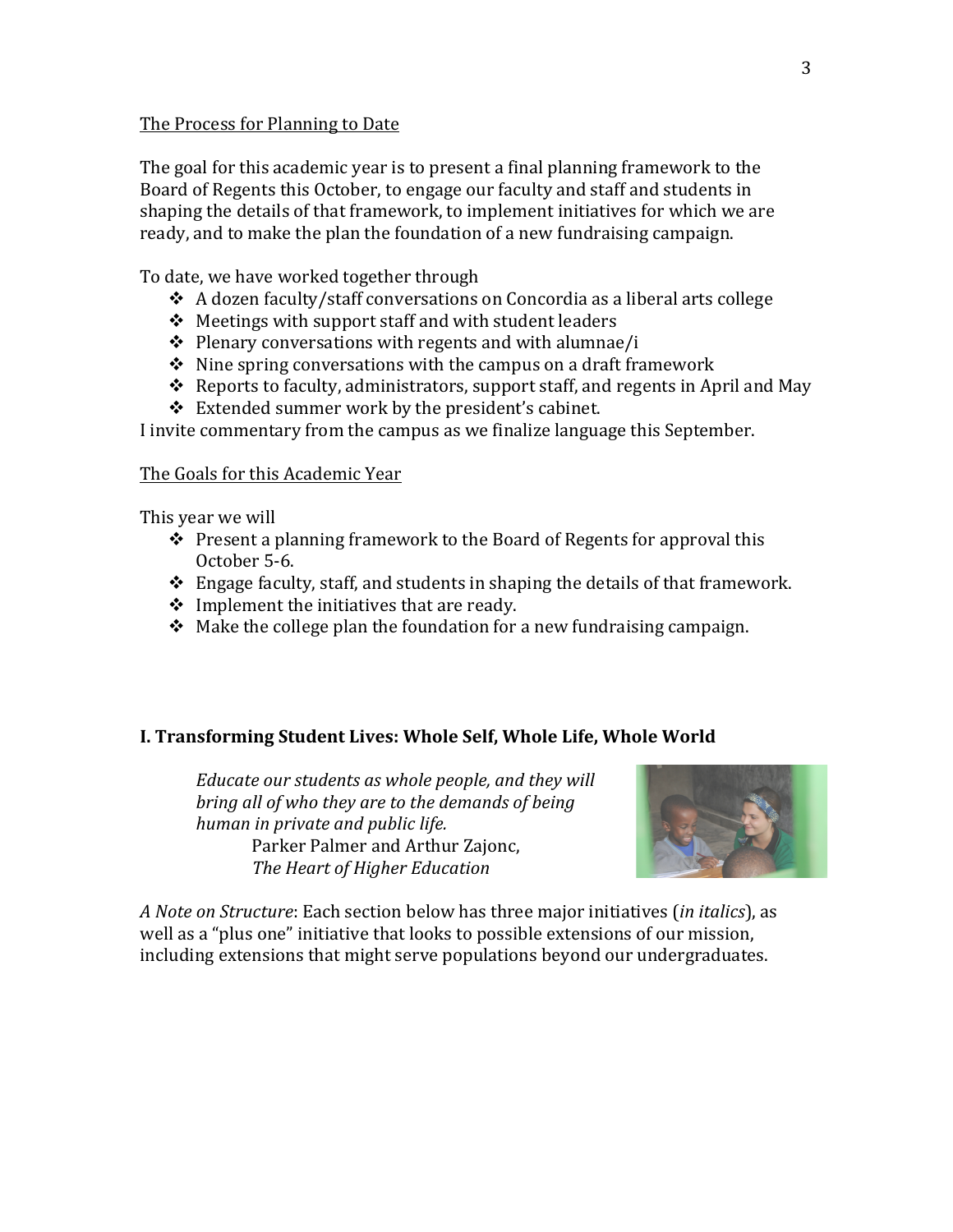### Whole Self

## 1. Lead students into life-long reflection on their identity, purpose, and engagement in the world.

- a) Review orientation so that pursuit of the examined life defines students' experience at Concordia from their first days forward.
- b) Consider how our evolving commitment to BREW can best develop habits of exploration and reflection with the core, the major, and elective studies.
- c) Highlight and deepen the ways in which the experience of learners at the Concordia Language Villages cultivates reflection on identity, purpose, and engagement in the world, and the ways the CLV sites can enhance the examined life of Concordia undergraduates.

2. Invite students into a liberating community of faith and service through worship, *vocational discernment, and inter-faith dialogue.* 

- a) Organize the diverse programs in vocation and ministry for the highest possible clarity and collaboration.
- b) Engage the campus community more fully in opportunities for worship and spiritual development.
- c) Designate the associate pastor and the director of Faith and Leadership as leading guides in the vocational discernment of our students.
- d) Promote inter-faith conversation and service as a primary function of our identity as a college of the church.
- e) Inaugurate the Lorentzsen Center for Faith and Work in the Offutt School of Business as resource for all students, faculty, and staff.

## 3. Model for students in the work of faculty and staff a vision and practice of time that puts the examined life at the center of their collegiate experience.

- a) Establish academic-year gatherings that build on the opening fall workshop for faculty and staff.
- b) Inaugurate a president's seminar for the campus community, with leadership opportunities for faculty, students, and staff.
- c) Encourage department and office retreats to develop shared purpose and imaginative commitment to college mission.
- d) Streamline faculty and staff committee assignments in the best interests of the college learning mission.
- e) Seek grant and endowment funding for post and pre-tenure faculty renewal.

Plus One: Make Concordia College the leader among ELCA colleges in mutual ministry for the sake of the church and the world.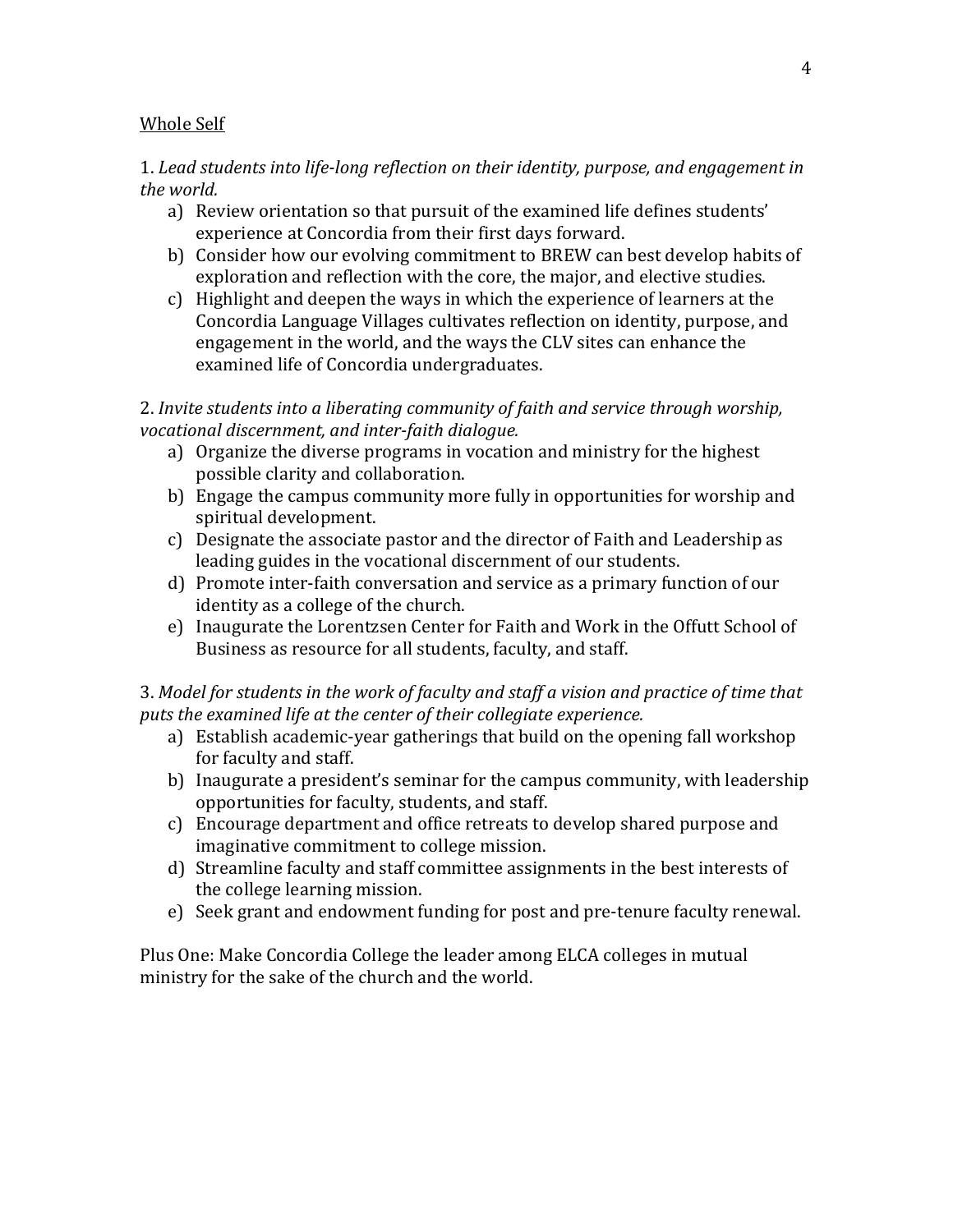#### Whole Life

1. Call students to achieve a Concordia baccalaureate focused not on credit *accumulation but on building competence, creativity, and character through collaborative learning with college faculty and staff.* 

- a) Engage faculty in framing the arc of student experience so that each successive year, from first through senior, offers more freedom and requires more responsibility for innovation, rigor, and risk.
- b) Encourage and support faculty and students in devising forms of learning that transcend the traditional course/credit unit, particularly in the experience of students in their junior and senior years, and including those forms that make creative use of emerging information technologies.
- c) Seek increased grant and endowment funding for undergraduate research, and set targets for increasing the number of students who graduate having done this work.
- d) Review the current academic calendar and attendant tuition arrangements to consider ways to lead more students into highly engaged learning.
- e) Regularly review college programs and services to test whether they serve the goals of a Concordia baccalaureate.

2. Require each student to create a body of work revealing increasing competence and *creativity in accord with Concordia's goals for liberal learning.* 

- a) Adopt an electronic portfolio requirement for all students, directly connected to BREW and designed to chronicle vocational reflection, academic achievement, leadership development, and global discovery. This portfolio would incorporate the initiatives now known as *Passport*, and the name *Passport* would be dropped.
- b) Establish an integrated approach to career development across campus and off-campus networks.
- c) Establish a fund (rolling or endowed) to underwrite the costs of student internships and other forms of experiential learning, particularly those that require living off campus for an extended period of time.
- d) Confirm the leadership proposition of Concordia College by sustaining LeadNow even as we develop a more comprehensive approach that focuses on student innovation in addressing real problems on and off campus.

## 3. Offer for students across the college state of the art facilities for inquiry-based *learning in the natural sciences.*

- a) Review designs and cost estimates for new and renovated science facilities.
- b) Test support for funding those facilities as part of a feasibility study for a comprehensive campaign.
- c) Establish clear timelines for completion of this project.

Plus One: Consider with faculty, staff, regents, and all constituents what new programs might build on our strengths to serve non-traditional students while enhancing college resources.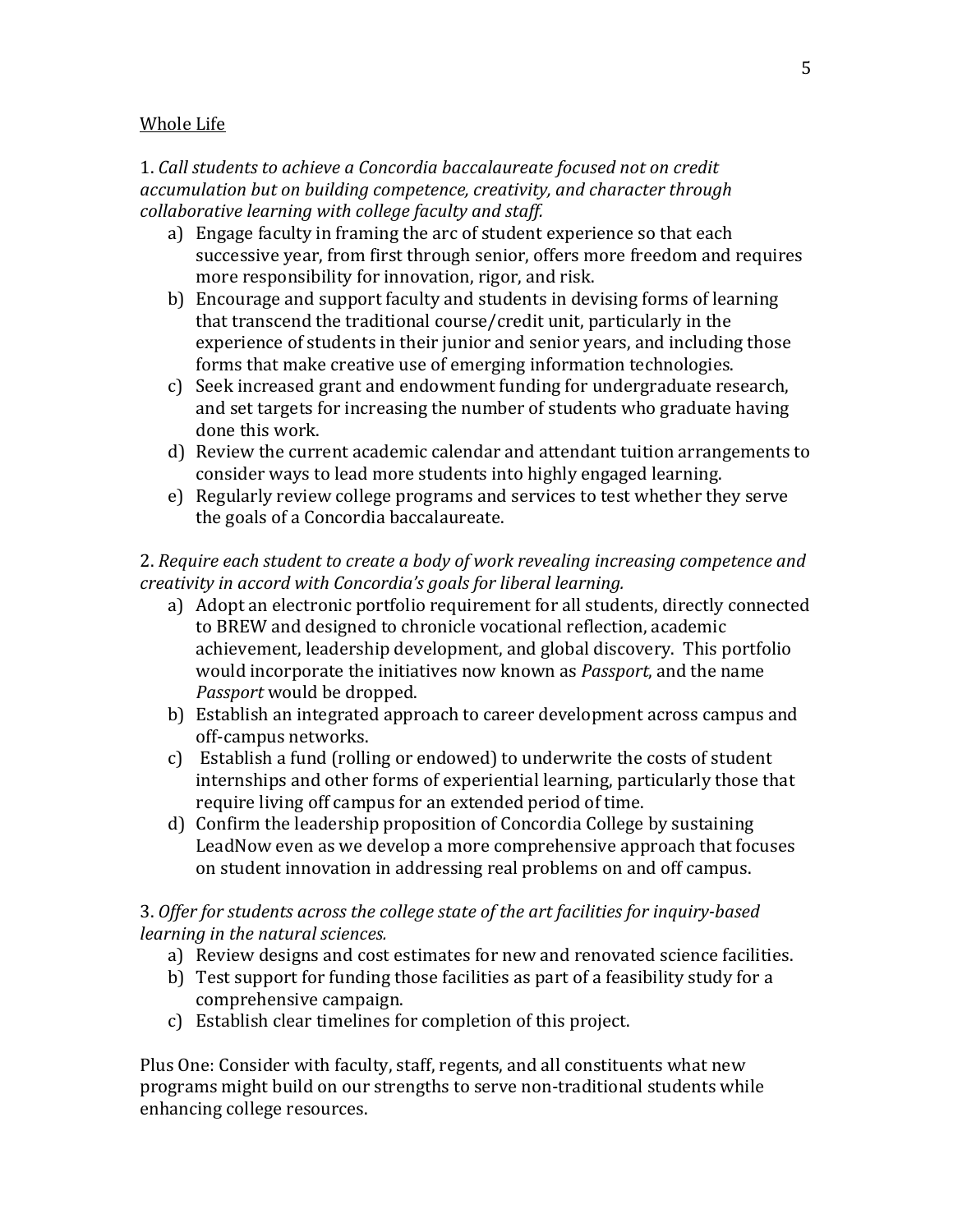#### Whole World

- 1. Make global learning fundamental to every Concordia student's experience.
	- a) Integrate global learning from students' first year forward, including sustained engagement with the local global on campus and in the Fargo-Moorhead community.
	- b) Bring the world into our courses and campus life through web resources, partnerships with international educational institutions, and creative contacts with graduates engaged in global work and service.
	- c) Move to  $75\%$  of Concordia students studying internationally before they graduate.
	- d) Move to 100% of students studying off campus before they graduate.
	- e) Review and improve the means by which we seek a highly qualified and diverse faculty and staff.
	- f) Increase domestic students of color to  $12\%$  of the undergraduate student body.
	- g) Increase international students to  $6\%$  of the undergraduate student body.
	- h) For international students with promise but English language challenges, consider the merits of an ELL program integrated with a modified first college year.

## 2. *Engage all students in enhanced language learning and practice that goes beyond credit requirements, and create a language learning culture among Concordia faculty and staff.*

- a) In partnership with Concordia campus faculty and Concordia Language Villages staff, launch language learning pilots that offer ways to continue language learning after basic college requirements are satisfied.
- b) Assess the results of such pilots for application to students across the college.
- c) Connect students studying internationally with those enhancing language skills back home, and give students with advanced language competence leadership opportunities in working with those of lesser competence.
- d) Provide opportunity, funding, and time for Concordia faculty and staff to develop their second language skills.
- e) Note that initiatives 1b, c, f, above will contribute to this language and culture learning goal.

### 3. In accord with Concordia's identity as a global liberal arts college of the church, call students to practice *thoughtful and informed stewardship of natural resources and to conserve earth's vitality and beauty.*

- a) Review curricular offerings to identify opportunities for enhanced learning about environmental and fiscal stewardship.
- b) Work through the President's Sustainability Council to establish and achieve goals for stewardship in campus and CLV operations.
- c) Consider both regional and national/international partnerships that can enhance student learning about local/global sustainability.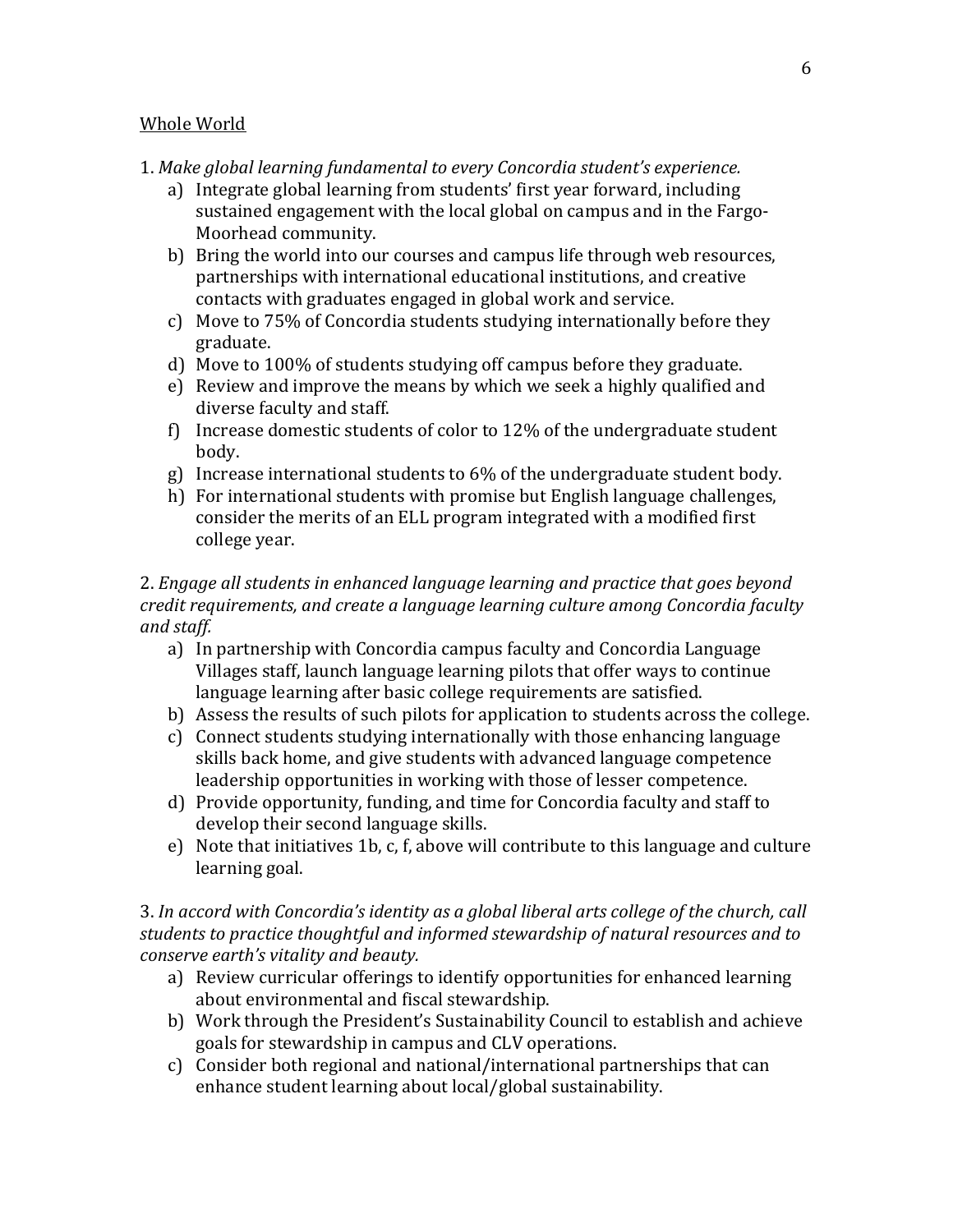Plus One: For the sake of Concordia students and of our position in higher education, expand and sustain our network of international partners in education, business, commerce, and the arts.

## **II. Advancing Institutional Worth: People, Resources, and Recognition**

*Consult the genius of the place in all.* Alexander Pope, *Epistle to Burlington*

The genius of Concordia—its abiding spirit and strength—lies in its mission, history, and people. How do we build up Concordia's people, its financial resources, and its national profile to achieve our aspiration to transform student lives? That is what this part of the plan is about: the foundational work that makes genuine greatness in the Concordia student experience possible.

A *Note on Structure*: As with the Whole Self, Life, and World sections above, this component of the plan has three major initiatives, supplemented by benchmarks of achievement that will be reported no less than annually to the Concordia Board of Regents. The College Cabinet will present those benchmarks to the Board this October, though some of them—over time—will surely be amended as our work on the Concordia student experience unfolds.

## 1. Develop the full potential of the Concordia faculty and staff in service of the college *mission.*

- a) Meet established salary and benefit targets for faculty.
- b) Establish consistent job categories and clear salary and benefit targets for staff.
- c) Extend the institutional understanding of compensation to include not only traditional salary and benefits but also opportunities for professional growth in a supportive work setting.
- d) Review and improve the ways we recognize the achievements of Concordia's staff and faculty.
- e) Explore approaches to succession planning for Concordia's leadership positions among faculty and staff.

## 2. Develop the *institutional resources and support systems to achieve our highest aspirations for Concordia students.*

- a) Coordinate grant funding to underwrite faculty and staff development that serves the Whole Self, Life, and World initiatives for our students.
- b) Achieve a 90% first-to-second-year cohort retention rate.
- c) Achieve a four-year cohort graduation rate of  $70\%$ .
- d) Increase endowment to the ELCA school mean for schools of 2400>.
- e) Investigate new revenue streams in which college facilities or other resources could generate funds to underwrite the undergraduate program.